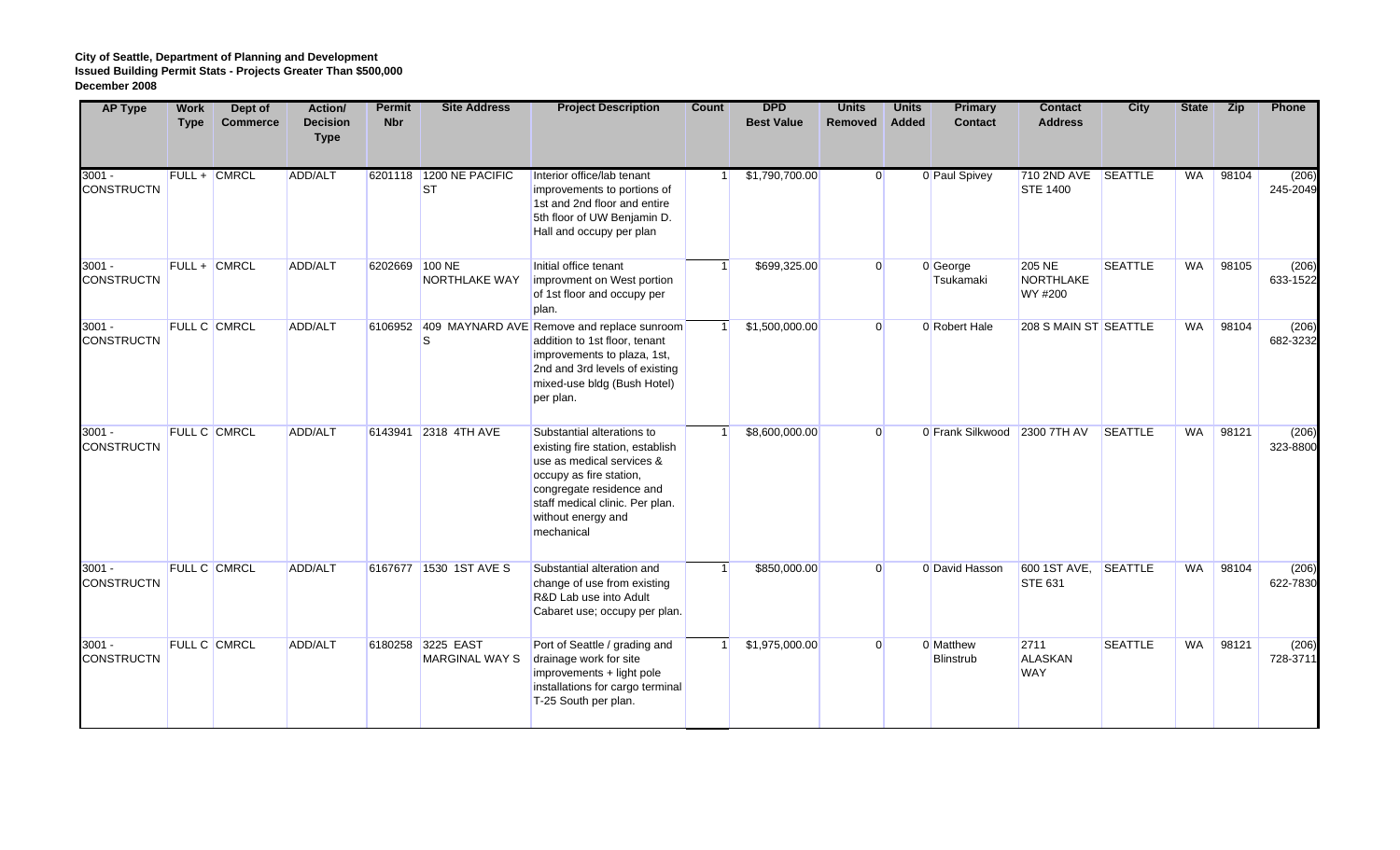| <b>AP Type</b>                | <b>Work</b><br><b>Type</b> | Dept of<br><b>Commerce</b> | Action/<br><b>Decision</b><br><b>Type</b> | <b>Permit</b><br><b>Nbr</b> | <b>Site Address</b>                        | <b>Project Description</b>                                                                                                                                                                                                                            | Count | <b>DPD</b><br><b>Best Value</b> | <b>Units</b><br>Removed | <b>Units</b><br><b>Added</b> | <b>Primary</b><br><b>Contact</b> | <b>Contact</b><br><b>Address</b>             | <b>City</b>     | <b>State</b> | <b>Zip</b> | Phone             |
|-------------------------------|----------------------------|----------------------------|-------------------------------------------|-----------------------------|--------------------------------------------|-------------------------------------------------------------------------------------------------------------------------------------------------------------------------------------------------------------------------------------------------------|-------|---------------------------------|-------------------------|------------------------------|----------------------------------|----------------------------------------------|-----------------|--------------|------------|-------------------|
| $3001 -$<br><b>CONSTRUCTN</b> |                            | FULL C CMRCL               | ADD/ALT                                   |                             | 6181126 2001 8TH AVE                       | Initial tenant improvement for<br>daycare facliity (Bright<br>Horizons) on floor<br>1, mezzanine and 2nd and<br>exterior play areas and<br>includes mechanical, occupy<br>per plans.                                                                  |       | \$1,909,474.00                  | $\Omega$                |                              | 0 Arthur Furukawa 1124           | <b>EASTLAKE</b><br><b>AVE E #202</b>         | <b>SEATTLE</b>  | WA           | 98109      | (206)<br>957-6400 |
| $3001 -$<br><b>CONSTRUCTN</b> |                            | <b>FULL C CMRCL</b>        | ADD/ALT                                   |                             | 6181556 1801 FAIRVIEW<br>AVE E             | Fire damage structural repair<br>to existing pier structures per<br>plan.                                                                                                                                                                             |       | \$5,000,000.00                  | $\Omega$                |                              | 0 Alan Foltz                     | <b>205 NE</b><br><b>NORTHLAKE</b><br>WY #230 | <b>SEATTLE</b>  | <b>WA</b>    | 98105      | (206)<br>548-9800 |
| $3001 -$<br><b>CONSTRUCTN</b> |                            | <b>FULL C CMRCL</b>        | ADD/ALT                                   |                             | 6190328 3000 WESTERN<br><b>AVE</b>         | Ground floor tenant<br>improvements to research<br>laboratories with partial<br>lowered slab-on-grade,<br>alterations to structure of<br>mezzanine and roof with<br>mechanical installations on<br>the roof and throughout the<br>floor, all per plan |       | \$1,800,000.00                  | $\overline{0}$          |                              | 0 Ryan<br>Harasimowicz           | 109 BELL ST                                  | SEATTLE         | <b>WA</b>    | 98121      | (206)<br>443-0494 |
| $3001 -$<br><b>CONSTRUCTN</b> |                            | <b>FULL C CMRCL</b>        | ADD/ALT                                   |                             | 6195316 515 MADISON ST                     | Alter 1st and 2nd floors of<br>existing Hotel (Renaissance<br>Hotel), per plan.                                                                                                                                                                       |       | \$650,000.00                    | $\overline{0}$          |                              | 0 Larry Allen                    | 718 GRIFFIN<br><b>AVE #74</b>                | <b>ENUMCLAW</b> | WA           | 98022      | (206)<br>915-5820 |
| $3001 -$<br><b>CONSTRUCTN</b> | <b>FULL C IND</b>          |                            | ADD/ALT                                   |                             | 6191367 8101 1ST AVE S                     | Alter exisiting office building<br>(Bldg C) per plan                                                                                                                                                                                                  |       | \$1,000,000.00                  | $\overline{0}$          |                              | 0 Mike Mariano                   | 1720 12TH AV SEATTLE<br>SUITE <sub>3</sub>   |                 | <b>WA</b>    | 98122      | (206)<br>285-1589 |
| $3001 -$<br><b>CONSTRUCTN</b> | <b>FULL C INST</b>         |                            | ADD/ALT                                   |                             | 6133034 5975 EAST<br><b>MARGINAL WAY S</b> | Alter existing site with new<br>Gantry, Ramp and Conveyor<br>including piles and sheetpile<br>wall, per plan.                                                                                                                                         |       | \$1,000,000.00                  | $\overline{0}$          |                              | 0 Victor Ghigleri                | POBOX 1730 SEATTLE                           |                 | <b>WA</b>    | 98111      | (206)<br>764-3056 |
| $3001 -$<br><b>CONSTRUCTN</b> | <b>FULL C INST</b>         |                            | ADD/ALT                                   |                             | 6148152 1050 NE 50TH ST                    | Substantial alterations and<br>addition to existing fire station<br>17, per plans. Fire station is a<br>designated landmark.                                                                                                                          |       | \$6,000,000.00                  | $\overline{0}$          |                              | 0 Don Brubeck                    | 71 COLUMBIA SEATTLE<br>SUITE 500             |                 | <b>WA</b>    | 98104      | (206)<br>340-9500 |
| <b>COMMERCIAL ADD / ALT</b>   |                            |                            |                                           |                             |                                            |                                                                                                                                                                                                                                                       | 13    | 32774499                        | $\mathbf 0$             |                              | $\mathbf{0}$                     |                                              |                 |              |            |                   |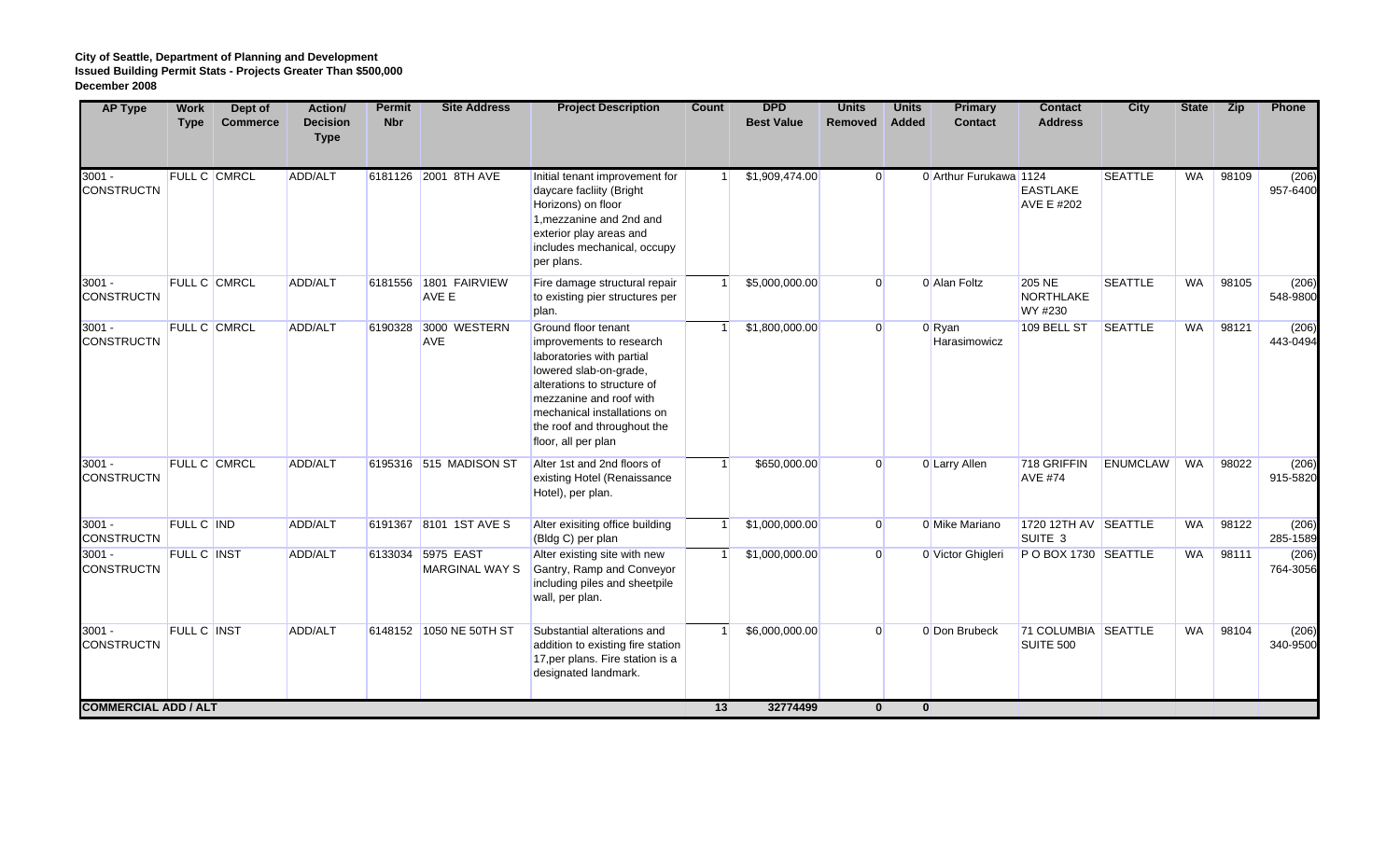| <b>AP Type</b>                | <b>Work</b><br><b>Type</b> | Dept of<br><b>Commerce</b> | Action/<br><b>Decision</b><br><b>Type</b> | <b>Permit</b><br><b>Nbr</b> | <b>Site Address</b>                  | <b>Project Description</b>                                                                                                                                                                                                                                             | Count          | <b>DPD</b><br><b>Best Value</b> | <b>Units</b><br>Removed | <b>Units</b><br><b>Added</b> | <b>Primary</b><br><b>Contact</b>                   | <b>Contact</b><br><b>Address</b>       | <b>City</b>    | <b>State</b> | <b>Zip</b> | Phone             |
|-------------------------------|----------------------------|----------------------------|-------------------------------------------|-----------------------------|--------------------------------------|------------------------------------------------------------------------------------------------------------------------------------------------------------------------------------------------------------------------------------------------------------------------|----------------|---------------------------------|-------------------------|------------------------------|----------------------------------------------------|----------------------------------------|----------------|--------------|------------|-------------------|
| $3001 -$<br><b>CONSTRUCTN</b> | FIELD MF                   |                            | ADD/ALT                                   |                             |                                      | 6183207 745 SUMMIT AVE E Construct aterations to<br>replace windows and doors<br>and replace existing siding<br>with new hardyplank siding of<br>existing apartment building,<br>per floor plans, subject to field<br>inspection, STFI.                                |                | \$668,000.00                    | $\overline{0}$          |                              | 0 Ken Britton                                      | 3400 188TH ST LYNNWOOD<br>SW SUITE 302 |                | WA           | 98037      | (425)<br>774-5600 |
| $3001 -$<br><b>CONSTRUCTN</b> | FIELD MF                   |                            | ADD/ALT                                   |                             | 6203006 4847 CALIFORNIA<br>AVE SW    | Replace in kind siding and<br>windows, per site plan,<br>subject to field inspection<br>(STFI).                                                                                                                                                                        |                | \$1,033,856.00                  | $\overline{0}$          |                              | 0 Keith Livingston 1815 SW                         | <b>114TH ST</b>                        | <b>SEATTLE</b> | <b>WA</b>    | 98146      | (206)<br>510-3352 |
| $3001 -$<br><b>CONSTRUCTN</b> | FULL C MF                  |                            | ADD/ALT                                   | 6148516 4811 S              | <b>HENDERSON ST</b>                  | NE/NW APT RENOVATIONS<br>(T.I. & Exterior alterations to<br>combine NW & NE bldgs;<br>Major renovations to south<br>bldg; Substantial alteration.<br>Repave parking lot of existing<br>apartment complex per plan.<br>Review & Process 2AP's<br>under #6148516.)       |                | \$1,400,000.00                  | $\overline{0}$          |                              | 0 Seattle Housing 120 6TH AVE SEATTLE<br>Authority | N                                      |                | <b>WA</b>    | 98109      | (206)<br>615-3553 |
| $3001 -$<br><b>CONSTRUCTN</b> | <b>FULL C MF</b>           |                            | ADD/ALT                                   |                             | 6185855 4814 S DIRECTOR<br><b>ST</b> | <b>SOUTH APT RENOVATIONS</b><br>(T.I. & Exterior alterations to<br>combine NW & NE bldgs;<br>Major renovations to south<br>bldg; Substantial<br>atleration.Repave parking lot<br>of existing apartment complex<br>per plan. Review & Process<br>2AP's under #6148516.) |                | \$1,800,000.00                  | $\overline{0}$          |                              | 0 Seattle Housing 120 6TH AVE<br>Authority         | N                                      | SEATTLE        | <b>WA</b>    | 98109      | (206)<br>615-3553 |
| <b>MULTIFAMILY ADD / ALT</b>  |                            |                            |                                           |                             |                                      |                                                                                                                                                                                                                                                                        | $\overline{4}$ | 4901856                         | $\mathbf{0}$            | $\mathbf{0}$                 |                                                    |                                        |                |              |            |                   |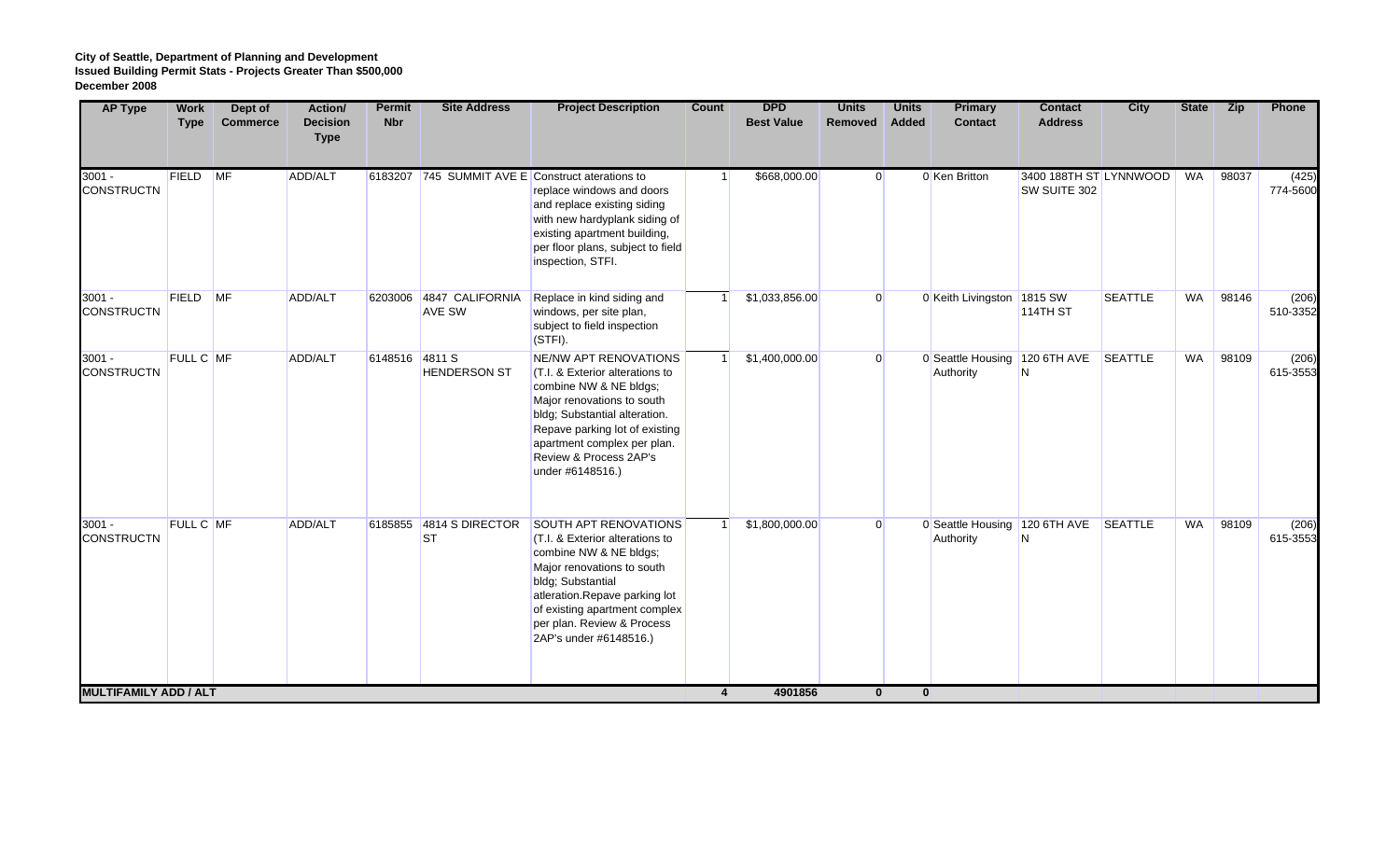| <b>AP Type</b>                    | <b>Work</b><br><b>Type</b> | Dept of<br><b>Commerce</b> | Action/<br><b>Decision</b><br><b>Type</b> | <b>Permit</b><br><b>Nbr</b> | <b>Site Address</b>                      | <b>Project Description</b>                                                                                                                                                                                                                                                                                                                   | Count        | <b>DPD</b><br><b>Best Value</b> | <b>Units</b><br>Removed | <b>Units</b><br><b>Added</b> | <b>Primary</b><br><b>Contact</b> | <b>Contact</b><br><b>Address</b>     | City            | <b>State</b> | <b>Zip</b> | Phone             |
|-----------------------------------|----------------------------|----------------------------|-------------------------------------------|-----------------------------|------------------------------------------|----------------------------------------------------------------------------------------------------------------------------------------------------------------------------------------------------------------------------------------------------------------------------------------------------------------------------------------------|--------------|---------------------------------|-------------------------|------------------------------|----------------------------------|--------------------------------------|-----------------|--------------|------------|-------------------|
| $3003 -$<br><b>BLANKET</b>        |                            | <b>FULL C CMRCL</b>        | <b>CHILD</b>                              |                             | 6200682 919 4TH AVE                      | Blanket Permit for interior non-<br>structural alterations for a<br>tenant improvement for floor<br>10.                                                                                                                                                                                                                                      |              | \$1,100,000.00                  | $\overline{0}$          |                              | 0 Andrew Shultz                  | 925 4TH AVE SEATTLE                  |                 | WA           | 98014      | (206)<br>262-4100 |
| <b>BLANKET TENANT IMPROVEMENT</b> |                            |                            |                                           |                             |                                          |                                                                                                                                                                                                                                                                                                                                              |              | 1100000                         | $\mathbf{0}$            |                              | $\mathbf{0}$                     |                                      |                 |              |            |                   |
| $1004 -$<br><b>MECHANICAL</b>     |                            | <b>FULL C CMRCL</b>        |                                           |                             | MECHANICAL 6200603 307 WESTLAKE<br>AVE N | New ductwork on 2nd floor,<br>exhaust fans and filter<br>assembly at roof for existing<br>building.                                                                                                                                                                                                                                          |              | \$1,300,000.00                  | $\overline{0}$          |                              | 0 Jim Thomas                     | 5005 3RD AVE SEATTLE<br>SOUTH        |                 | <b>WA</b>    | 98134      | (206)<br>762-3311 |
| $1004 -$<br><b>MECHANICAL</b>     | <b>FULL C INST</b>         |                            |                                           |                             | MECHANICAL 6187500 201 16TH AVE E        | Replacing two (2) new rooftop<br>AHU units, & upgrade A & C<br>wing to DDC control's.<br>Refurbish existing AHU's and<br>Replace exist fan coil units<br>with new, per plans.                                                                                                                                                                |              | \$800,000.00                    | $\overline{0}$          |                              | 0 Mohammed Haq 3009 112TH        | AVE NE                               | <b>BELLEVUE</b> | WAS          | 98004      | (425)<br>822-9499 |
| $1004 -$<br><b>MECHANICAL</b>     | <b>FULL C INST</b>         |                            |                                           |                             | MECHANICAL 6192115 1100 9TH AVE          | Install emergency generators,<br>fuel oil tanks and pumps,<br>chillers, heat exchangers,<br>water pumps, medical air<br>compressors, and vacuum<br>pumps. PRVs, heat pups,<br>expansion tanks, fans, AHUs<br>for levels 2 and 19. Roof top<br>cooling towers, roof top<br>pressurization fans, and<br>shelled space electric heater<br>fans. |              | \$8,600,000.00                  | $\overline{0}$          |                              | 0 Jon O'Hare                     | 26456 MARINE DES<br><b>VIEW DR S</b> | <b>MOINES</b>   | WA           | 98198      | (425)<br>301-9541 |
| <b>MECHANICAL</b>                 |                            |                            |                                           |                             |                                          |                                                                                                                                                                                                                                                                                                                                              | $\mathbf{3}$ | 10700000                        | $\mathbf{0}$            |                              | $\mathbf{0}$                     |                                      |                 |              |            |                   |
| $3001 -$<br><b>CONSTRUCTN</b>     |                            | <b>FULL C CMRCL</b>        | <b>NEW</b>                                |                             | 6161025 901 POPLAR PL S                  | Establish use and construct a<br>two story parking garage and<br>occupy per plan (MUP<br>3007573) (Review and<br>processing of two AP's under<br>(6142764).                                                                                                                                                                                  |              | \$3,898,211.00                  | $\overline{0}$          |                              | 0 Vladimir Soudek 12600 SE       | 28TH ST                              | <b>BELLEVUE</b> | WA           | 98006      | (425)<br>644-4000 |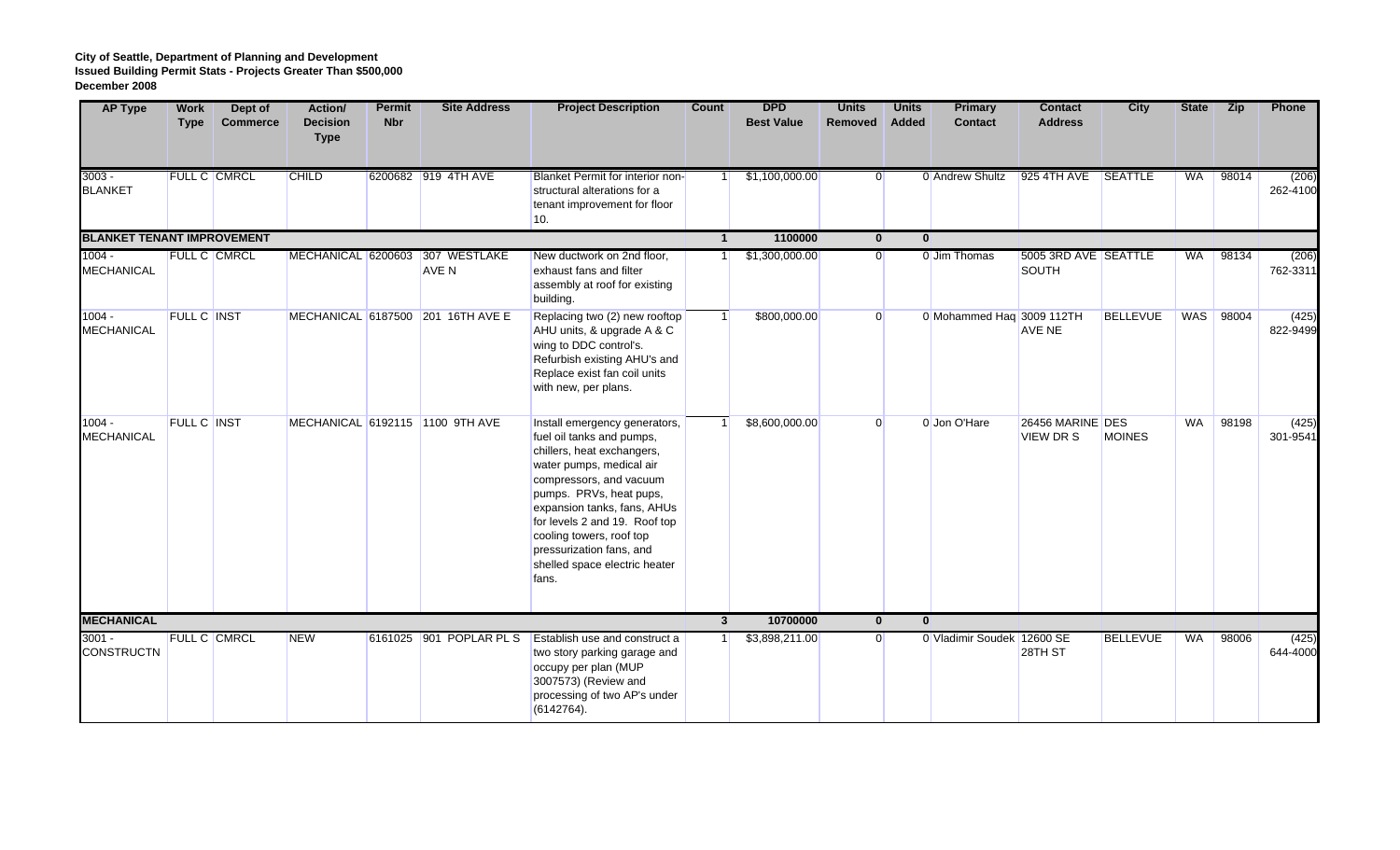| <b>AP Type</b>                | <b>Work</b><br><b>Type</b> | Dept of<br><b>Commerce</b> | Action/<br><b>Decision</b><br><b>Type</b> | <b>Permit</b><br><b>Nbr</b> | <b>Site Address</b>                        | <b>Project Description</b>                                                                                                     | <b>Count</b> | <b>DPD</b><br><b>Best Value</b> | <b>Units</b><br>Removed | <b>Units</b><br>Added | <b>Primary</b><br><b>Contact</b> | <b>Contact</b><br><b>Address</b>           | <b>City</b>    | <b>State</b> | Zip   | Phone             |
|-------------------------------|----------------------------|----------------------------|-------------------------------------------|-----------------------------|--------------------------------------------|--------------------------------------------------------------------------------------------------------------------------------|--------------|---------------------------------|-------------------------|-----------------------|----------------------------------|--------------------------------------------|----------------|--------------|-------|-------------------|
| $3001 -$<br><b>CONSTRUCTN</b> | FULL C CMRCL               |                            | <b>NEW</b>                                |                             | 6169467 2000 3RD AVE                       | Phase I of III (shoring &<br>excavation only) construct a<br>43 story mixed use bldg per<br>plan                               |              | \$2,130,500.00                  | $\overline{0}$          |                       | 0 Jon O'Hare                     | 26456 MARINE DES<br><b>VIEW DR S</b>       | <b>MOINES</b>  | <b>WA</b>    | 98198 | (425)<br>301-9541 |
| $3001 -$<br><b>CONSTRUCTN</b> | FULL C CMRCL               |                            | <b>NEW</b>                                |                             | 6170111 1001 MERCER ST                     | Phase I of II, shoring and<br>excavation only for<br>construction of two retail and<br>office buildings, per plan              |              | \$2,555,582.00                  | $\overline{0}$          |                       | 0 Jodi O'Hare                    | 26456 MARINE DES<br><b>VIEW DRS</b>        | <b>MOINES</b>  | <b>WA</b>    | 98198 | (425)<br>681-4718 |
| $3001 -$<br><b>CONSTRUCTN</b> | <b>FULL C CMRCL</b>        |                            | <b>NEW</b>                                |                             | 6178141 1100 REPUBLICAN<br><b>ST</b>       | Phase II of III to construct<br>commercial<br>building/Foundation and<br>structure to grade only this<br>phase/Build per plan. |              | \$4,592,078.00                  | $\overline{0}$          |                       | 0 Jodi O'Hare                    | 26456 MARINE DES<br><b>VIEW DR S</b>       | <b>MOINES</b>  | WA           | 98198 | (425)<br>681-4718 |
| $3001 -$<br><b>CONSTRUCTN</b> | <b>FULL C CMRCL</b>        |                            | <b>NEW</b>                                |                             | 6183764 3801 EAST<br><b>MARGINAL WAY S</b> | Construct a new cement<br>storage dome at existing<br>industrial facility, occupy per<br>plans.                                |              | \$1,121,269.00                  | $\overline{0}$          |                       | 0 Ellen Judson                   | <b>221 9TH AVE</b>                         | <b>SEATTLE</b> | <b>WA</b>    | 98109 | (206)<br>282-6222 |
| $3001 -$<br><b>CONSTRUCTN</b> | <b>FULL C CMRCL</b>        |                            | <b>NEW</b>                                |                             | 6187588 3809 9TH AVE S                     | To establish use and constuct<br>clothing manufacturing and<br>warehouse with accessory<br>office and occupy per plan.         |              | \$1,430,753.00                  | $\overline{0}$          |                       | 0 Geoff Lundquist 120 LYNN ST    |                                            | <b>SEATTLE</b> | WA           | 98109 | (206)<br>283-2577 |
| $3001 -$<br><b>CONSTRUCTN</b> | <b>FULL C IND</b>          |                            | <b>NEW</b>                                |                             | 6176435 8111 1ST AVE S                     | Construct addition<br>(Foundation Design) to<br>Maintenance building (bldg A)<br>and site retaining wall per<br>plan           |              | \$1,000,000.00                  | $\overline{0}$          |                       | 0 Mike Mariano                   | 1720 12TH AV SEATTLE<br>SUITE <sub>3</sub> |                | <b>WA</b>    | 98122 | (206)<br>285-1589 |
| <b>NEW COMMERCIAL</b>         |                            |                            |                                           |                             |                                            |                                                                                                                                |              | 16728393                        | $\bf{0}$                | $\mathbf{0}$          |                                  |                                            |                |              |       |                   |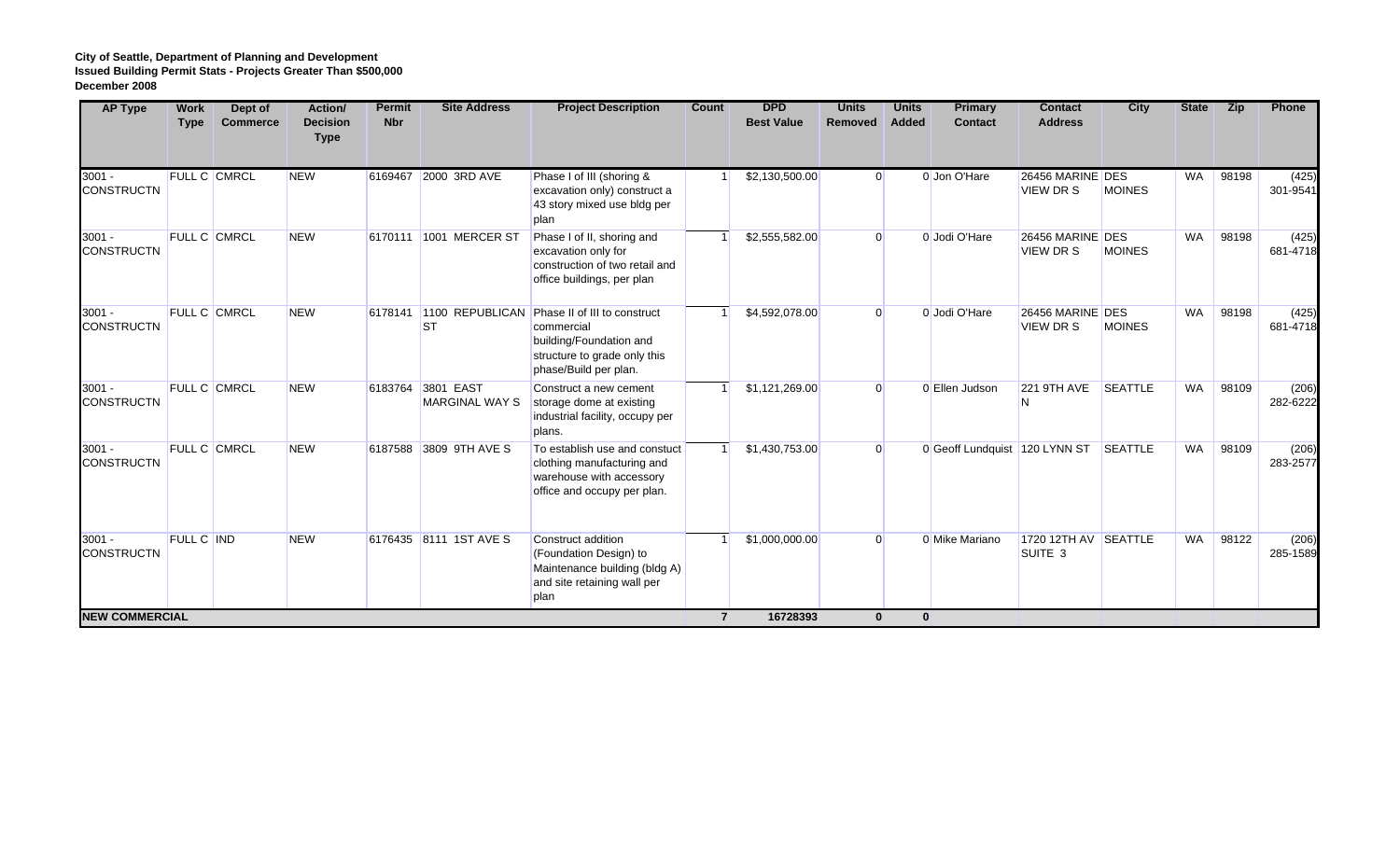| <b>AP Type</b>                | <b>Work</b><br><b>Type</b> | Dept of<br><b>Commerce</b> | Action/<br><b>Decision</b><br><b>Type</b> | <b>Permit</b><br><b>Nbr</b> | <b>Site Address</b>                      | <b>Project Description</b>                                                                                                                                                                                                                                 | Count | <b>DPD</b><br><b>Best Value</b> | <b>Units</b><br>Removed | <b>Units</b><br>Added | <b>Primary</b><br><b>Contact</b>      | <b>Contact</b><br><b>Address</b>        | City           | <b>State</b> | <b>Zip</b> | Phone             |
|-------------------------------|----------------------------|----------------------------|-------------------------------------------|-----------------------------|------------------------------------------|------------------------------------------------------------------------------------------------------------------------------------------------------------------------------------------------------------------------------------------------------------|-------|---------------------------------|-------------------------|-----------------------|---------------------------------------|-----------------------------------------|----------------|--------------|------------|-------------------|
| $3001 -$<br><b>CONSTRUCTN</b> | FULL C MF                  |                            | <b>NEW</b>                                | 6124024                     | <b>AVE N</b>                             | 2103 QUEEN ANNE Phase II of II for construction<br>of a 4-story mixed occupancy<br>structure/ parking, retail,<br>residential / Structural and<br>Architectural<br>completion/Mechanical<br>included / Occupy per plans.                                   |       | \$6,387,028.00                  | $\overline{0}$          |                       | 39 Joe Geivett                        | 1919 QUEEN<br>ANNE AVE,<br>SUITE 300    | <b>SEATTLE</b> | <b>WA</b>    | 98109      | (206)<br>816-3400 |
| $3001 -$<br><b>CONSTRUCTN</b> | FULL C MF                  |                            | <b>NEW</b>                                | 6135606                     | 4075 LETITIA AVE<br>lS                   | Establish use and construct a<br>5 unit townhouse building and<br>occupy per plan. (ECA<br>exemption 2405937).                                                                                                                                             |       | \$1,014,380.00                  | $\overline{0}$          |                       | 5 Robert Humble                       | 1320 E PIKE<br><b>ST</b>                | <b>SEATTLE</b> | WA           | 98122      | (206)<br>568-6586 |
| $3001 -$<br><b>CONSTRUCTN</b> | FULL C MF                  |                            | <b>NEW</b>                                |                             | 6136568 4215 SW HOLLY ST                 | <b>Establish use as and</b><br>construct a 3-unit townhouse<br>(North) with attached garages<br>per plan and occupy<br>(Establish use and construct<br>two 3-unit townhouses with<br>attached garages per plan,<br>review and processing under<br>6136568) |       | \$516,777.00                    | $\overline{0}$          |                       | 3 Anne Van Dyne 514 E PIKE ST SEATTLE |                                         |                | <b>WA</b>    | 98122      | (206)<br>441-9989 |
| $3001 -$<br><b>CONSTRUCTN</b> | FULL C MF                  |                            | <b>NEW</b>                                |                             | 6152644 13716 LAKE CITY<br><b>WAY NE</b> | Excavate site, install shoring<br>and soil nailing (requiring<br>easement on neighboring<br>property) and construct mixed<br>use residential, office and<br>parking building, all per plan                                                                 |       | \$17,081,189.00                 | $\overline{0}$          |                       | 152 Jean Morgan                       | 11207<br><b>FREMONT</b><br><b>AVE N</b> | <b>SEATTLE</b> | WA           | 98133      | (206)<br>375-3397 |